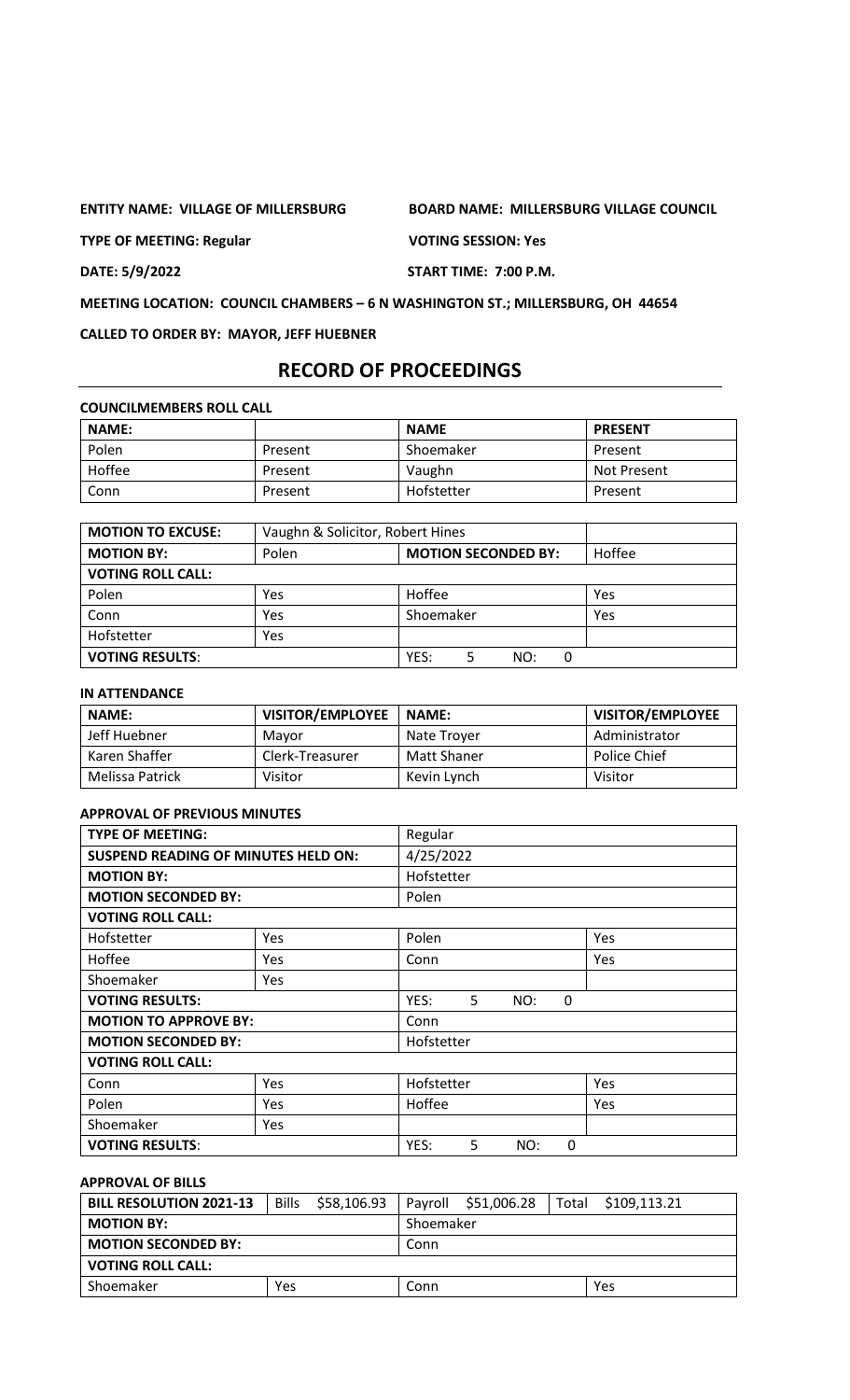| Polen                  | Yes | Hoffee |     |   | Yes |
|------------------------|-----|--------|-----|---|-----|
| Hofstetter             | Yes |        |     |   |     |
| <b>VOTING RESULTS:</b> |     | YES:   | NO: | u |     |

#### **DEPARTMENT HEAD/OFFICIAL REPORT**

| l DEPARTMENT:          | <b>ADMINISTRATION</b>            |
|------------------------|----------------------------------|
| REPRESENTATIVE'S NAME: | <b>ADMINISTRATOR NATE TROYER</b> |
|                        |                                  |

**DRB & P&Z Commission:** Informed Council DRB met May 4<sup>th</sup> and approved the COA applications from Urban Farmgirl for signage at 96 West Jackson and the County for façade improvements to the Prosecutor's Office building. P&Z approved a variance application for a garage at 376 N. Mad Anthony. **Resurfacing/Sidewalk Projects:** Informed Council the Melway Paving contract documents have been signed and we are waiting for scheduling information. Informed Council we are still working on the ROW acquisition for the ODOT TAP Project.

**ARPA Projects:** Informed Council the project has been filed with the County for CDBG funding. Based on updated estimates, the project will likely need to be scaled back or seek additional funding to complete these projects due to drastic price increases.

**163 & 187 N. Crawford Street Demolitions:** No update

**W. Jackson Lighting Project:** Informed Council he met with MJK Electrical last week and they are putting a proposal together for the installation of streetlights and power along W. Jackson.

**Aggregation Update:** Informed Council he had a brief conversation with our broker last week, the AEP price to compare seems to be hovering around \$.07/kWh. The 12-month aggregation options are higher than that, while 24 month and longer seem to be starting to stabilize. He recommends we continue to wait and hope the markets settle down before we enter another agreement.

| DEPARTMENT:                   | <b>FISCAL</b>                        |
|-------------------------------|--------------------------------------|
| <b>REPRESENTATIVE'S NAME:</b> | <b>CLERK-TREASURER KAREN SHAFFER</b> |

**April Financial Statement:** Presented the April Financial Statement and acknowledgement form that Council received the report consisting of the Bank Reconciliation; Appropriation Summary, Fund Summary, Revenue Summary, Payment Summary, and Payroll.

### **LEGISLATION**

| <b>NUMBER: Ordinance 2022-100</b> |     | Mayor read by title only                                                |     |  |
|-----------------------------------|-----|-------------------------------------------------------------------------|-----|--|
|                                   |     | TITLE: An Ordinance Amending Section 925.06 (d) Of The Water Ordinances |     |  |
| <b>CLASSIFICATION:</b>            |     | Ordinance                                                               |     |  |
| <b>STATUS:</b>                    |     | 3rd Reading                                                             |     |  |
| <b>MOTION TO:</b>                 |     | Pass & Adopt                                                            |     |  |
| <b>MOTION BY:</b>                 |     | Polen                                                                   |     |  |
| <b>MOTION SECONDED BY:</b>        |     | Hofstetter                                                              |     |  |
| <b>VOTING ROLL CALL:</b>          |     |                                                                         |     |  |
| Polen                             | Yes | Hofstetter                                                              | Yes |  |
| Hoffee<br>Yes                     |     | Conn                                                                    | Yes |  |
| Shoemaker<br>Yes                  |     |                                                                         |     |  |
| <b>VOTING RESULTS:</b>            |     | YES:<br>5.<br>NO:<br>0                                                  |     |  |

**NUMBER:** Emergency Ordinance 2022-101 | Mayor read by title only

|                        | TITLE: An Ordinance Repealing Section 2022-101 Of The Millersburg Ordinances And Declaring An |
|------------------------|-----------------------------------------------------------------------------------------------|
| Emergency              |                                                                                               |
| <b>CLASSIFICATION:</b> | Introduction                                                                                  |
| <b>STATUS:</b>         | 1st Reading                                                                                   |

**DISCUSSION:** Hoffee expressed her concerns regarding Council passing resolutions or ordinances and then later repealing/rescinding the same. The ordinance on the agenda is to repeal the one passed in 2012 that prohibits the rehire of a retiree on a full-time basis. She stated "Ordinances like this are not why we are here". Council in 2012 used this ordinance to prevent the re-hire of a retiree, instead of standing up and saying no. Hoffee said Council is here to make decisions, not to approve everything that is presented to them. She agreed that this ordinance needs to be repealed, but this type of legislation should never happen again.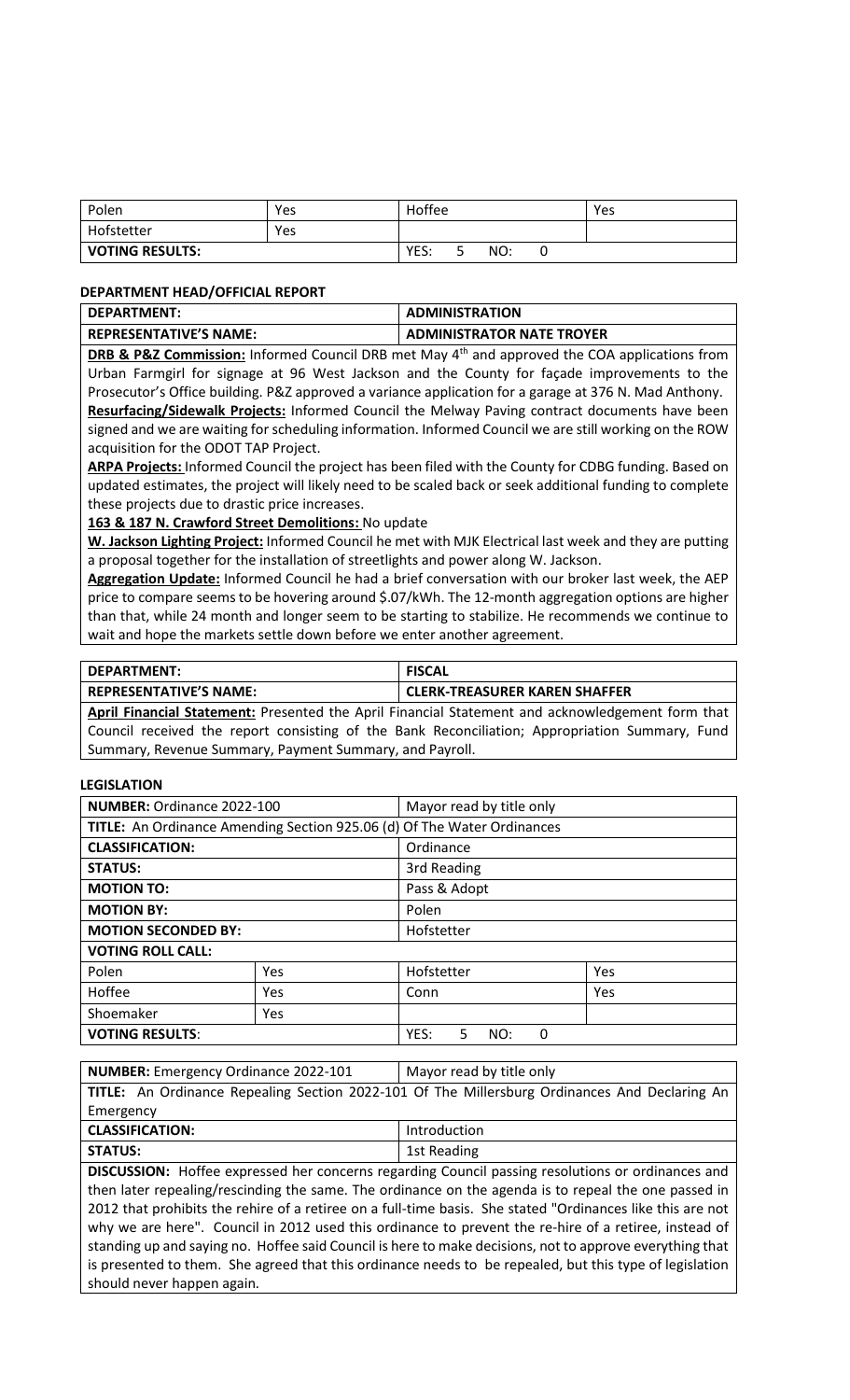| <b>MOTION TO:</b>          |            | Suspend the Rules for 2nd & 3rd Reading |     |  |  |
|----------------------------|------------|-----------------------------------------|-----|--|--|
| <b>MOTION BY:</b>          |            | Polen                                   |     |  |  |
| <b>MOTION SECONDED BY:</b> |            | Hofstetter                              |     |  |  |
| <b>VOTING ROLL CALL:</b>   |            |                                         |     |  |  |
| Polen                      | Yes        | Hofstetter                              | Yes |  |  |
| Hoffee                     | <b>Yes</b> | Conn                                    | Yes |  |  |
| Shoemaker                  | <b>Yes</b> |                                         |     |  |  |
| <b>VOTING RESULTS:</b>     |            | 5<br>YES:<br>NO:<br>$\mathbf{0}$        |     |  |  |
| <b>MOTION TO:</b>          |            | Pass & Adopt                            |     |  |  |
| <b>MOTION BY:</b>          |            | Polen                                   |     |  |  |
| <b>MOTION SECONDED BY:</b> |            | Conn                                    |     |  |  |
| <b>VOTING ROLL CALL:</b>   |            |                                         |     |  |  |
| Polen                      | Yes        | Conn                                    | Yes |  |  |
| Hoffee                     | Yes        | Hofstetter                              | Yes |  |  |
| Shoemaker                  | <b>Yes</b> |                                         |     |  |  |
| <b>VOTING RESULTS:</b>     |            |                                         |     |  |  |

### **NEW BUSINESS**

| <b>TOPIC:</b>                                                                                            | <b>Composting Area</b> |  |  |  |
|----------------------------------------------------------------------------------------------------------|------------------------|--|--|--|
| <b>PRESENTED BY:</b>                                                                                     | Kelly Hoffee           |  |  |  |
| DISCUSSION: Hoffee brought up the need for a village wide compost area. Currently, there is no place     |                        |  |  |  |
| for residents to take grass, tree trimmings, yard waste, etc. Mayor Huebner agreed that a location needs |                        |  |  |  |
| to be found, however he does not want it to turn into a grounds for dumping trash. If an area were to    |                        |  |  |  |
| be found, it more than likely would need to be fenced in and manned, with only designated hours for      |                        |  |  |  |
| operation. Administrator Troyer will look into the matter.                                               |                        |  |  |  |

### **EXECUTIVE SESSION**

**PURPOSE:** To consider the appointment, employment, dismissal, discipline, promotion, demotion, or compensation of a public employee or official.

| <b>MOTION BY:</b>          |     | Polen                 |     |
|----------------------------|-----|-----------------------|-----|
| <b>MOTION SECONDED BY:</b> |     | Hofstetter            |     |
| <b>VOTING ROLL CALL:</b>   |     |                       |     |
| Polen                      | Yes | Hofstetter            | Yes |
| Hoffee                     | Yes | Shoemaker             | Yes |
| Conn                       | Yes |                       |     |
| <b>VOTING RESULTS:</b>     |     | YES:<br>5<br>NO:<br>0 |     |

#### **EXECUTIVE SESSION ACTION**

| <b>ACTION:</b> Change the employment status of Mary Shaffer from probationary to permanent full-time |     |                        |     |  |
|------------------------------------------------------------------------------------------------------|-----|------------------------|-----|--|
| status.                                                                                              |     |                        |     |  |
| <b>MOTION BY:</b>                                                                                    |     | Polen                  |     |  |
| <b>MOTION SECOND BY:</b>                                                                             |     | Conn                   |     |  |
| <b>VOTING ROLL CALL:</b>                                                                             |     |                        |     |  |
| Polen                                                                                                | Yes | Conn                   | Yes |  |
| Hofstetter                                                                                           | Yes | Shoemaker              | Yes |  |
| Hoffee                                                                                               | Yes |                        |     |  |
| <b>VOTING RESULTS:</b>                                                                               |     | YES:<br>5.<br>NO:<br>0 |     |  |

| <b>ACTION:</b> Increase the wages of Mary Shaffer and Marty Grice by 6.5% |     |               |     |  |
|---------------------------------------------------------------------------|-----|---------------|-----|--|
| <b>MOTION BY:</b><br>Shoemaker                                            |     |               |     |  |
| Hoffee<br><b>MOTION SECOND BY:</b>                                        |     |               |     |  |
| <b>VOTING ROLL CALL:</b>                                                  |     |               |     |  |
| Shoemaker                                                                 | Yes | Hoffee<br>Yes |     |  |
| Hofstetter                                                                | Yes | Conn          | Yes |  |